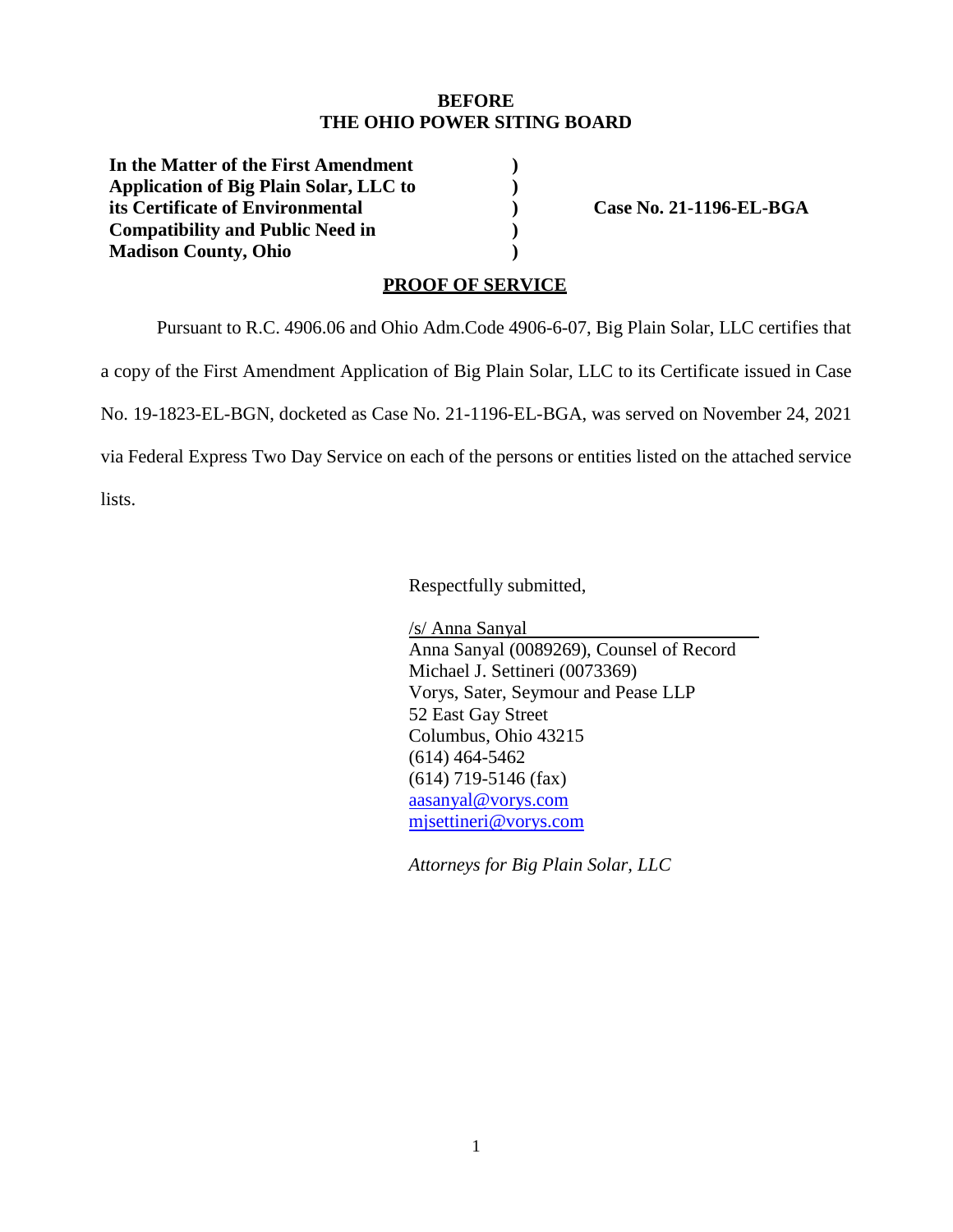| Name                                           | Add1                            | Add2                 |
|------------------------------------------------|---------------------------------|----------------------|
| Randall F. Baker                               | 2900 Roberts Mill Road, SW      | London, OH 43140     |
| John W. Beathard                               | 814 Schmidt Road                | Bainbridge, OH 45612 |
| Dean A. DeMatteo                               | 6881 State Route 665            | London, OH 43140     |
| James William Krebs                            | 6900 Kropp Road                 | Grove City, OH 43123 |
| Thomas A. Krebs                                | 3253 Kroop Road                 | Grove City, OH 43123 |
| David T. and S.E. Spurgeon Long                | 5455 Glade Run Road             | London, OH 43140     |
| Andrew B. McCloughlin                          | 6970 Big Plain Circleville Road | London, OH 43140     |
| Ohio Dept of Natural Resources, Office of Real | 2045 Morse Road, Bldg. E-2      | Columbus, OH 43229   |
| Estate and Land Management                     |                                 |                      |
| <b>Richard Pratt</b>                           | 6900 Big Plain Circleville Road | London, OH 43140     |
| Wayne Francis and Gary Shipley                 | 7055 McGuire Road               | London, OH 43140     |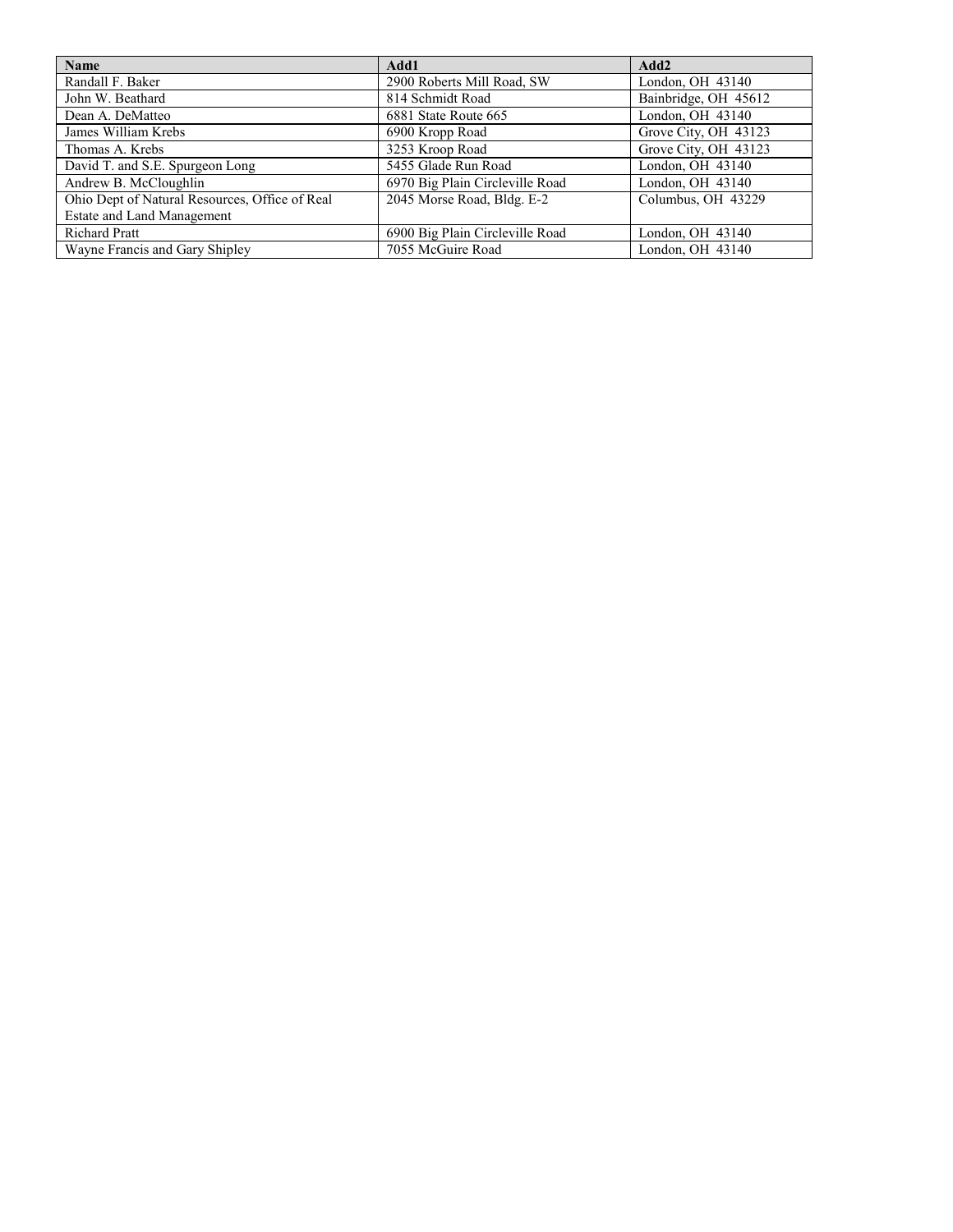| <b>Name</b>                    | <b>Salutation</b>        | Add1                        | Add2                         | Add3                    |
|--------------------------------|--------------------------|-----------------------------|------------------------------|-------------------------|
| Jeff Marshall, Wayne           | Trustees Marshall,       | Fairfield Township Board of | 9100 Big Plain - Circleville | London, OH 43140        |
| <b>Francis and Steve Denes</b> | <b>Francis and Denes</b> | Trustees                    | Road                         |                         |
| Commissioners Mark             | Commissioners Forrest,   | Madison County Board of     | 1 North Main Street          | London, OH 43140        |
| Forrest, Tony Xenikis, and     | Xenikis and Wallace      | Commissioners               |                              |                         |
| Chris Wallace                  |                          |                             |                              |                         |
| Chuck Farmer, Wayne            | Trustees Farmer,         | Oak Run Township Board of   | 4390 Big Plain - Circleville | London, OH 43140        |
| Holland and Kelley Manns       | Holland and Manns        | Trustees                    | Road                         |                         |
| Madison County Soil and        | Sir or Madam             |                             | 831 US Highway 42, NE        | London, OH 43140        |
| Water Conservation District    |                          |                             |                              |                         |
| Mr. Bryan Dhume                | Mr. Dhume                | The Madison County Engineer | 825 US Highway 42, NE        | London, OH 43140        |
| Amy Milam                      | Ms. Milam                | Ohio Farm Bureau Federation | 280 N. High Street           | Columbus, OH 43218-2383 |
|                                |                          |                             | P.O. Box 182383              |                         |
| London Public Library          | Sir or Madam             |                             | 20 E. First Street           | London, OH 43140        |
|                                |                          |                             |                              |                         |